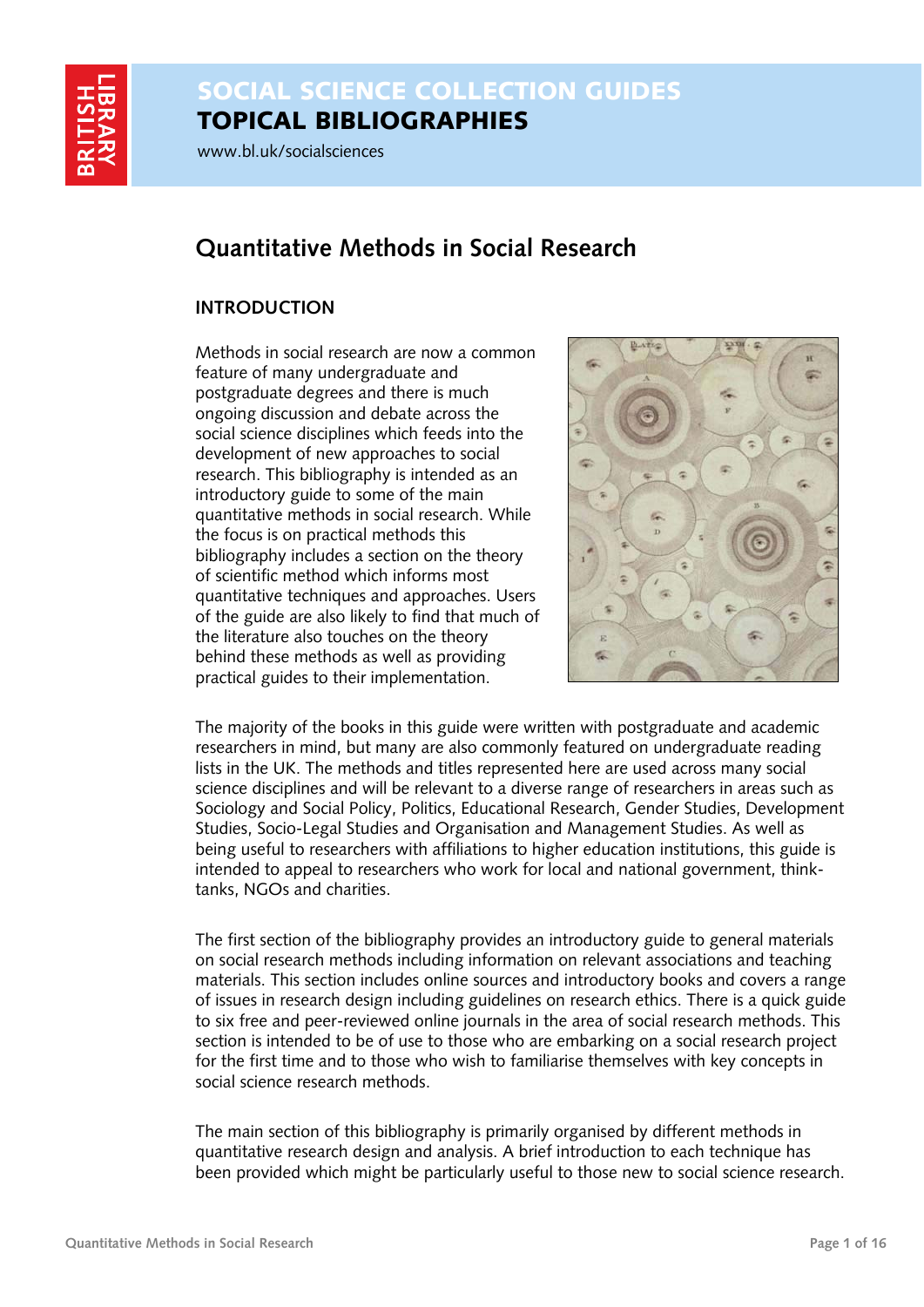Six key areas in quantitative research and analysis have been identified and key books (monographs) for each of these approaches have been listed with their British Library shelfmark.

It is worth noting that 'DS shelfmark' refers to items that are held at the Library's store in Yorkshire and will take 48 hours to reach the Reading Rooms at the St Pancras site. This material is also available through inter-library loan. For more information please visit our [document supply services](http://www.bl.uk/reshelp/atyourdesk/docsupply) webpage at the following address:

<http://www.bl.uk/reshelp/atyourdesk/docsupply>

Some London collection material is also stored at different sites in London, although for the vast majority of the material on this list this will not be the case. Should you require further information about the whereabouts of particular items, please contact the Social Science reference team at the email address indicated below.

The final section of the bibliography complements the preceding two by listing indicative journal articles pertaining to quantitative research methods as well as the relationship between quantitative and qualitative methods. The journal articles have been selected for their broad appeal as background reading to those wishing to familiarise themselves with key issues in quantitative research. This section is also intended to direct readers towards some of the key journals in this area.

We are always interested in learning more about externally produced web resources that may be useful to social science researchers. If there are pages that you think are missing from this list, or have any further comments about this guide, you can contact a member of the Social Science team at the following email address: [social-sciences@bl.uk](mailto:social-sciences@bl.uk).

This bibliography has been compiled by Sarah Evans, Content Specialist in Social Science at the British Library.

**Please note** that the British Library neither endorses, nor can be held responsible for, any information provided by external websites or publications listed herein.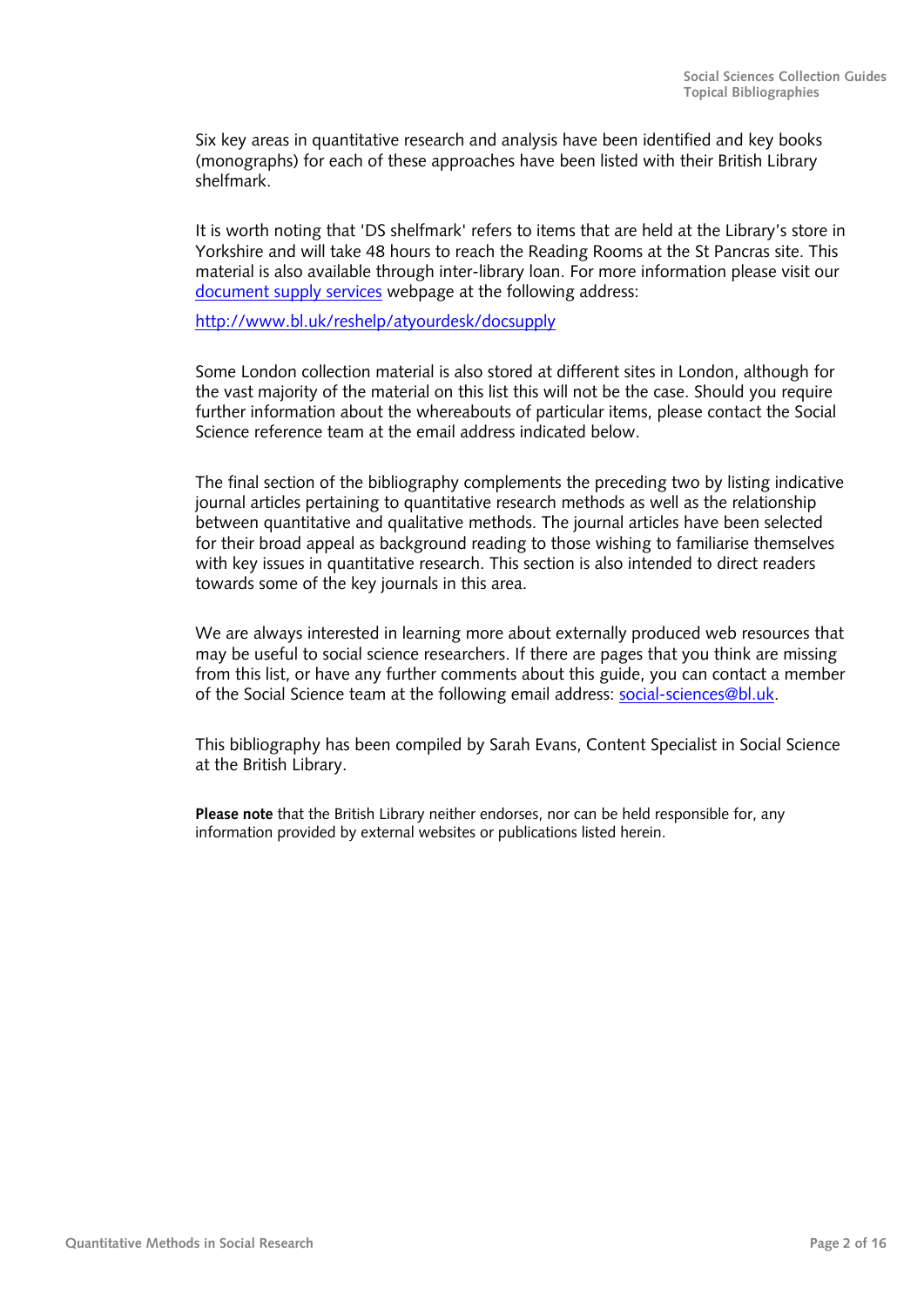# <span id="page-2-0"></span>**CONTENTS**

| 1. INTRODUCTORY RESOURCES IN SOCIAL SCIENCE RESEARCH METHODS 3      |    |
|---------------------------------------------------------------------|----|
| 1.1 Introductory and general websites                               | 3  |
| 1.2 Associations, programmes and research units                     | 4  |
| 1.3 Data analysis: online manuals and guides to software packages   | 5  |
| 1.4 Online bibliographies and reading lists                         | 5  |
| 1.5 Free online journals                                            | 6  |
| 1.6 Ethical guidelines                                              | 6  |
| 1.7 General and introductory monographs                             |    |
|                                                                     | 8  |
| 2.1 The scientific method                                           | 8  |
| 2.2 Sampling                                                        | 9  |
| 2.3 Survey techniques and questionnaire design                      | 10 |
| 2.4 Content analysis                                                | 11 |
| 2.5 Secondary analysis of statistics and quantitative data analysis | 12 |
| 2.6 Computerised data analysis packages                             | 14 |
|                                                                     |    |
|                                                                     |    |

# **1. INTRODUCTORY RESOURCES IN SOCIAL SCIENCE RESEARCH METHODS**

# **1.1 Introductory and general websites**

#### **Research methods knowledge database**

[http://www.socialresearchmethods.net](http://www.socialresearchmethods.net/)

A web based **text book** on research methods aimed at undergraduate and postgraduate students. Produced by Cornell University in the United States.

# **Resource for methods in evaluation in social research**

<http://gsociology.icaap.org/methods/>

Extensive site providing information on **how to evaluate** research. This site was created by a US academic in Sociology, Dr Gene Shackman. Information about his background and credentials are available via the site.

#### **Research methods and statistics arena**

<http://www.researchmethodsarena.com/resources/resources.asp>

An up-to-date guide to books and journals in research methods. Includes **free datasets** for SPSS. This site was compiled by Psychology Press, an *Informa* brand. It therefore focuses on *Informa* products.

#### **Intute tutorial in research methods**

<http://www.vts.intute.ac.uk/he/tutorial/social-research-methods>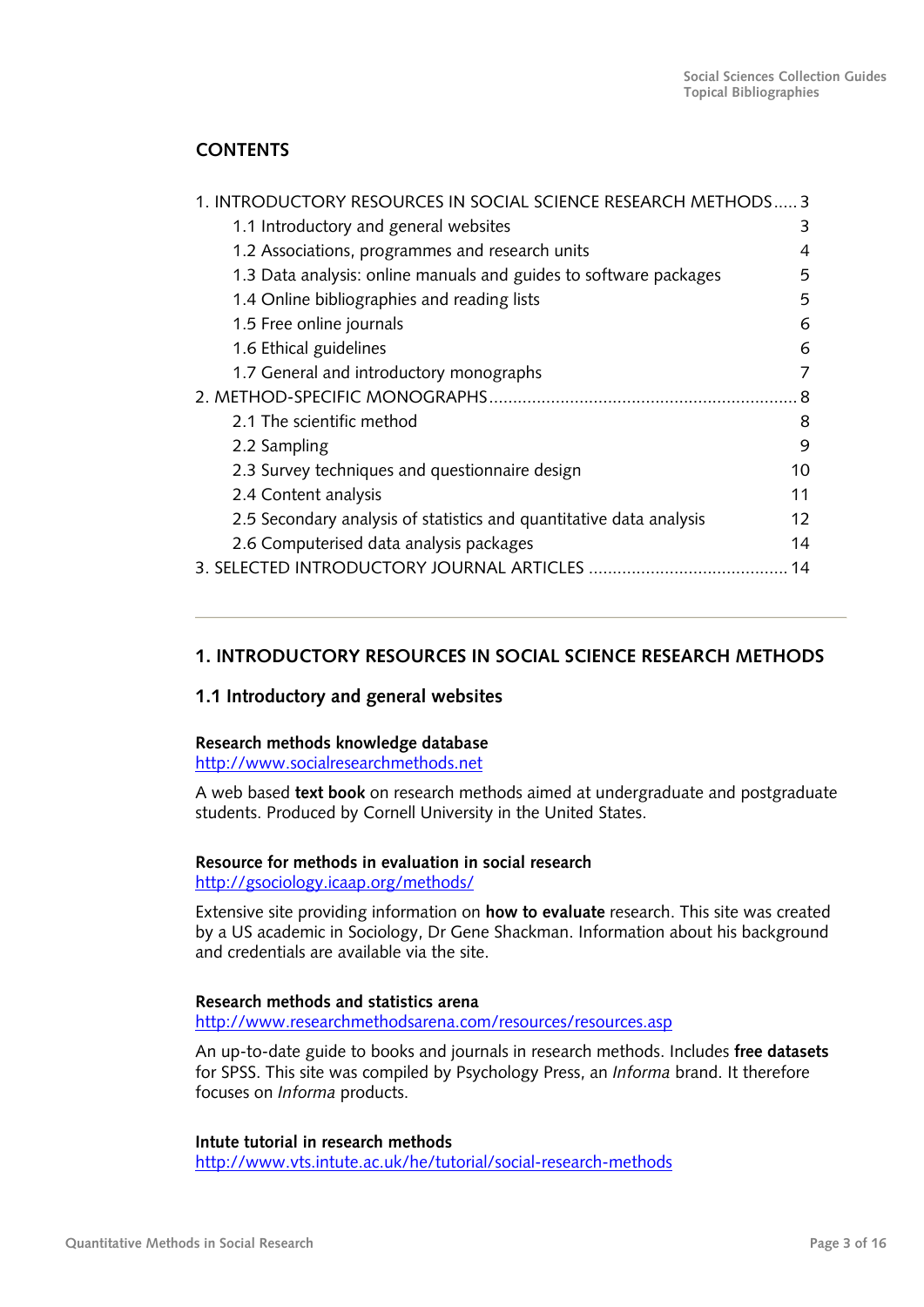<span id="page-3-0"></span>A **tutorial** on using the internet as a resource on social research methods. Funded by JISC and created by academics, tutors and librarians.

#### **Practical exemplars for the analysis of surveys**  <http://www2.napier.ac.uk/depts/fhls/peas/index.htm>

In depth **guide to analysing surveys** with practical examples and resources on theory. This site is produced as a collaboration between Napier University in Edinburgh and the National Centre for Social Research.

# **Economic and Social Data Service guides**

<http://www.esds.ac.uk/support/onlineguides.asp>

A series of guides on methods, using datasets, and resources for particular research themes. Researchers based in UK universities can use specially created teaching versions of datasets as examples when using some of these guides.

# **1 .2 Associations, programmes and research units**

**E conomic and Social Data Service: Linking International Macro and Micro Data training resource** 

[http://ww](http://www.esds.ac.uk/)w.esds.ac.uk/international/elearning/limmd/

[A learning resource including downloadable pdf files and](http://www.esds.ac.uk/) videos about combining micro and macro data and making cross national data comparisons. The ESDS is a national data archive and disseminating programme for the UK, funded jointly by the Economic and Social Research Council (ESRC) and the Joint Information Systems Committee (JISC).

# **Social Research Association**

<http://www.the-sra.org.uk/>

A **[cross-sector organisation](http://www.the-sra.org.uk/)** which focuses on providing a forum for information sharing about social research and research methods.

# **esearch Methods: an ESRC programme R**

<http://www.ccsr.ac.uk/methods/>

An **[academic programme](http://www.ccsr.ac.uk/methods/)** aimed at improving methodological quality. Includes information about courses, conferences, working papers and resources.

# **oing Research D**

<u>[http://www.doin](http://www.doingresearch.org/)gresearch.org</u>

A [research training consortium](http://www.doingresearch.org/) funded by HEFCE with the aim of developing training materials.

# **oing Political Research D**

[http://www.doingresearch](http://www.doingresearch.org/politics/).org/politics/

A **guide** [to one of the key resources deve](http://www.doingresearch.org/politics/)loped by the above consortium with a free demo for a resource DVD.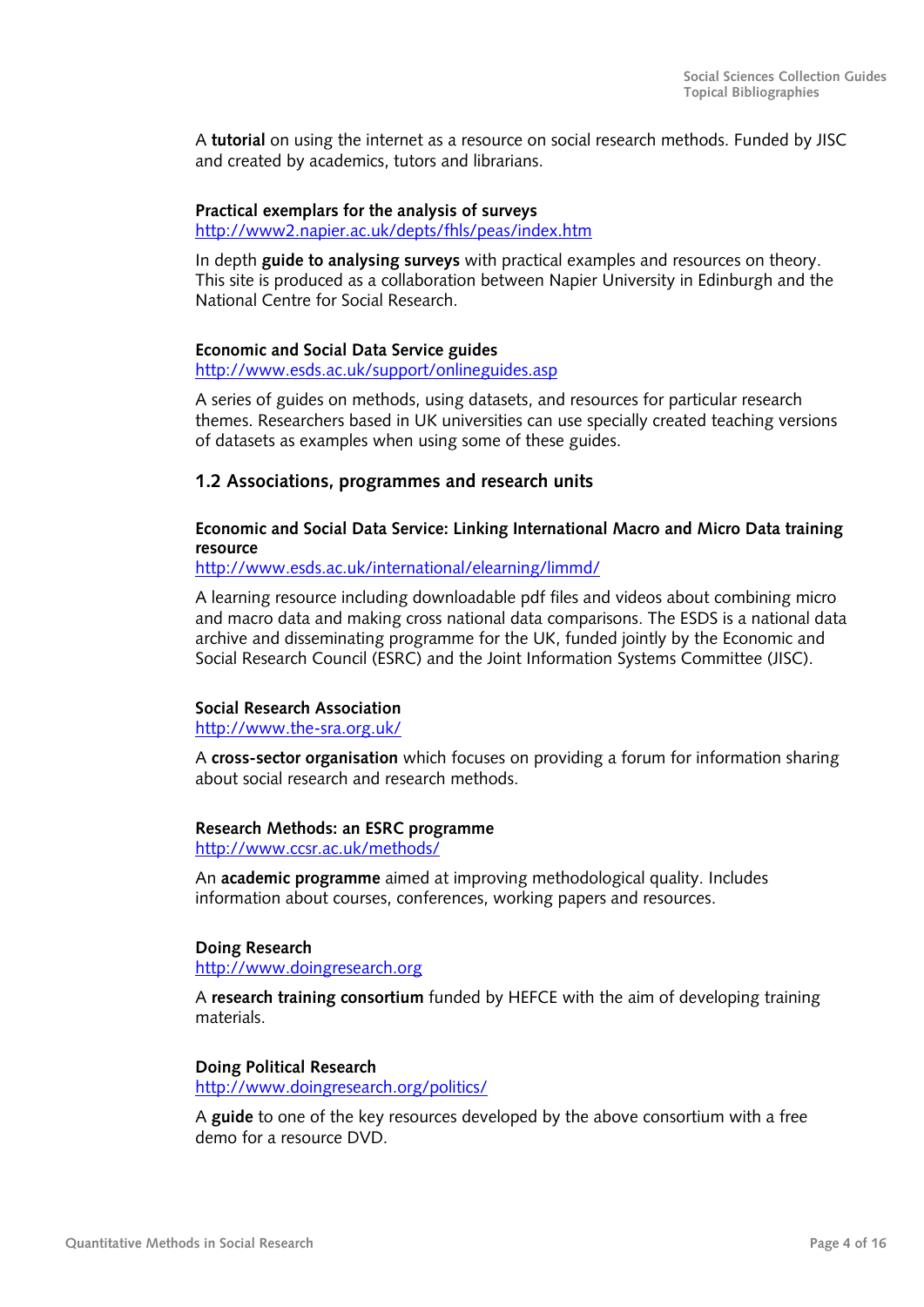#### <span id="page-4-0"></span>**Methodology Institute at LSE**

<http://www.lse.ac.uk/collections/methodologyInstitute>

**Courses and seminars** in research methods and a useful list of LSE academics with interest in this area.

#### **ESRC**

<http://www.esrcsocietytoday.ac.uk/ESRCInfoCentre/index.aspx>

The Economic and Social Research Council. Includes the guidelines for [1+3 postgraduate](http://www.esrcsocietytoday.ac.uk/ESRCInfoCentre/opportunities/postgraduate/fundingopportunities)  [training](http://www.esrcsocietytoday.ac.uk/ESRCInfoCentre/opportunities/postgraduate/fundingopportunities) in social research methods and details of approved teaching institutions.

### **1.3 Data analysis: online manuals and guides to software packages**

#### **SPSS product site**

http://www.spss.com/statistics

The product site for SPSS a **statistical data management** and analysis package. Includes free demo.

#### **UCLA SPSS resource site**

<http://www.ats.ucla.edu/stat/spss>

Extensive **online guides and classes** in using SPSS produced by the University of California in the US.

#### **Quantitative data analysis with SPSS 14,15,16**

<http://www.psypress.com/brymancramer/datasets>

An online guide produced by the academic authors, [Alan Bryman and Duncan Cramer,](http://www.psypress.com/brymancramer) to be used in conjunction with their book. The site provides **datasets** to be used as learning tools.

#### **Using SPSS for Windows: exploring the Health Survey for England 2002 Teaching Dataset in SPSS v15**

<http://www.esds.ac.uk/government/docs/documents/UsingSPSSforWindows.pdf>

A training guide produced by ESDS Government. The Health Survey for England 2002 Teaching Dataset can be used by researchers and students in UK Higher Education.

**Introduction to Stata using the UK Labour Force Survey**  <http://www.esds.ac.uk/government/docs/documents/StartingStata9.pdf>

A training guide produced by ESDS Government. Stata is a statistical analysis tool. The dataset used as an example in this guide can be downloaded by researchers and students in UK Higher Education.

#### **.4 Online bibliographies and reading lists 1**

 **limited bibliography on research methods A**

<u>[http://www.runet.edu/~sigcse/resources/bibl](http://www.runet.edu/%7Esigcse/resources/biblio.html)io.html</u>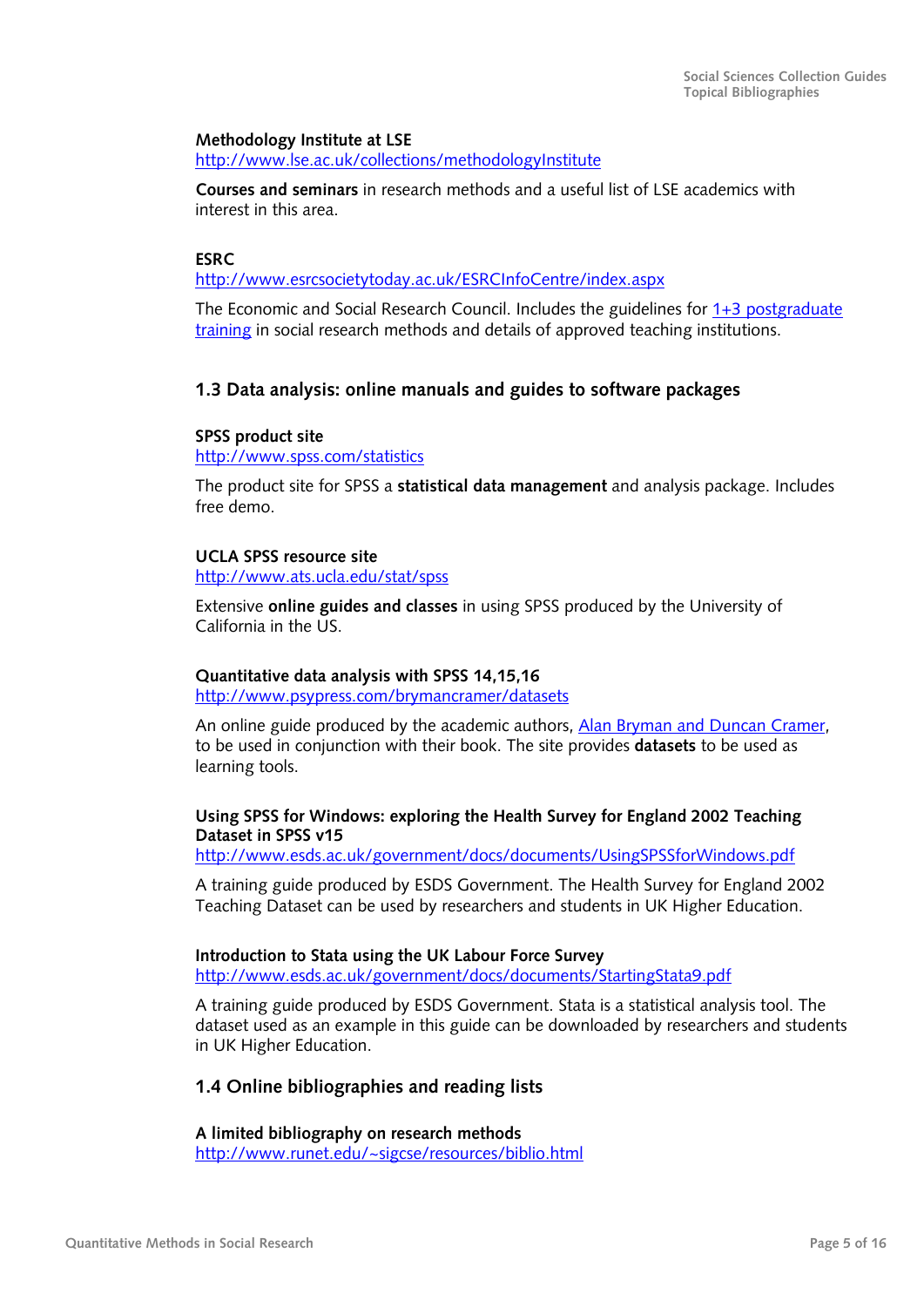<span id="page-5-0"></span>A useful **introductory bibliography** compiled by an academic at Radford University (US).

#### **A reading list for survey research methods**

[http://www.sociology.ox.ac.uk/people/SRM\\_reading\\_list.pdfhttp://www.sociology.ox.a](http://www.sociology.ox.ac.uk/people/SRM_reading_list.pdf) [c.uk/people/SRM\\_reading\\_list.pdf](http://www.sociology.ox.ac.uk/people/SRM_reading_list.pdf)

A reading list for **undergraduate and postgraduate students** compiled by an academic at the University of Oxford.

#### **A reading list for social research methods**

[http://www2.warwick.ac.uk/study/cll/courses/undergraduatemodules/ce204researchm](http://www2.warwick.ac.uk/study/cll/courses/undergraduatemodules/ce204researchmethods) [ethods](http://www2.warwick.ac.uk/study/cll/courses/undergraduatemodules/ce204researchmethods)

An **undergraduate reading list** compiled by an academic at Warwick University.

### **1.5 Free online journals**

#### **Social Research Update**

<http://sru.soc.surrey.ac.uk/>

A peer-reviewed journal published quarterly in the UK by the University of Surrey. The journal covers a number of the key issues in qualitative research methods and also covers some areas of quantitative research. The journal may be particularly relevant to sociologists, criminologists and health and education researchers.

#### **Quantitative and Qualitative Analysis in Social Sciences**

<http://www.qass.org.uk/>

This is a peer-reviewed journal published in the UK. Its primary disciplines are economics, finance and econometrics but it also includes contributions from mathematics and statistics.

#### **Survey Research Methods**

<http://w4.ub.uni-konstanz.de/srm/>

This is a peer-reviewed journal and the official journal of the [European Survey Research](http://www.surveymethodology.eu/home)  [Association](http://www.surveymethodology.eu/home). The journal publishes articles which discuss methodological issues relating to the use of survey data, including articles about: survey design, sample design, question and questionnaire design, data collection, data processing, coding and editing, imputation, weighting and survey data analysis methods.

# **1.6 Ethical guidelines**

This list of ethical guidelines is by no means extensive and is intended to be used in combination with a range of other sources. It is likely that research students will be required by their home institution to pass their research methodology through an internal ethics committee. University departments often have their own ethical guidelines derived from advice from a combination of sources. Much of this information is now freely available on the internet.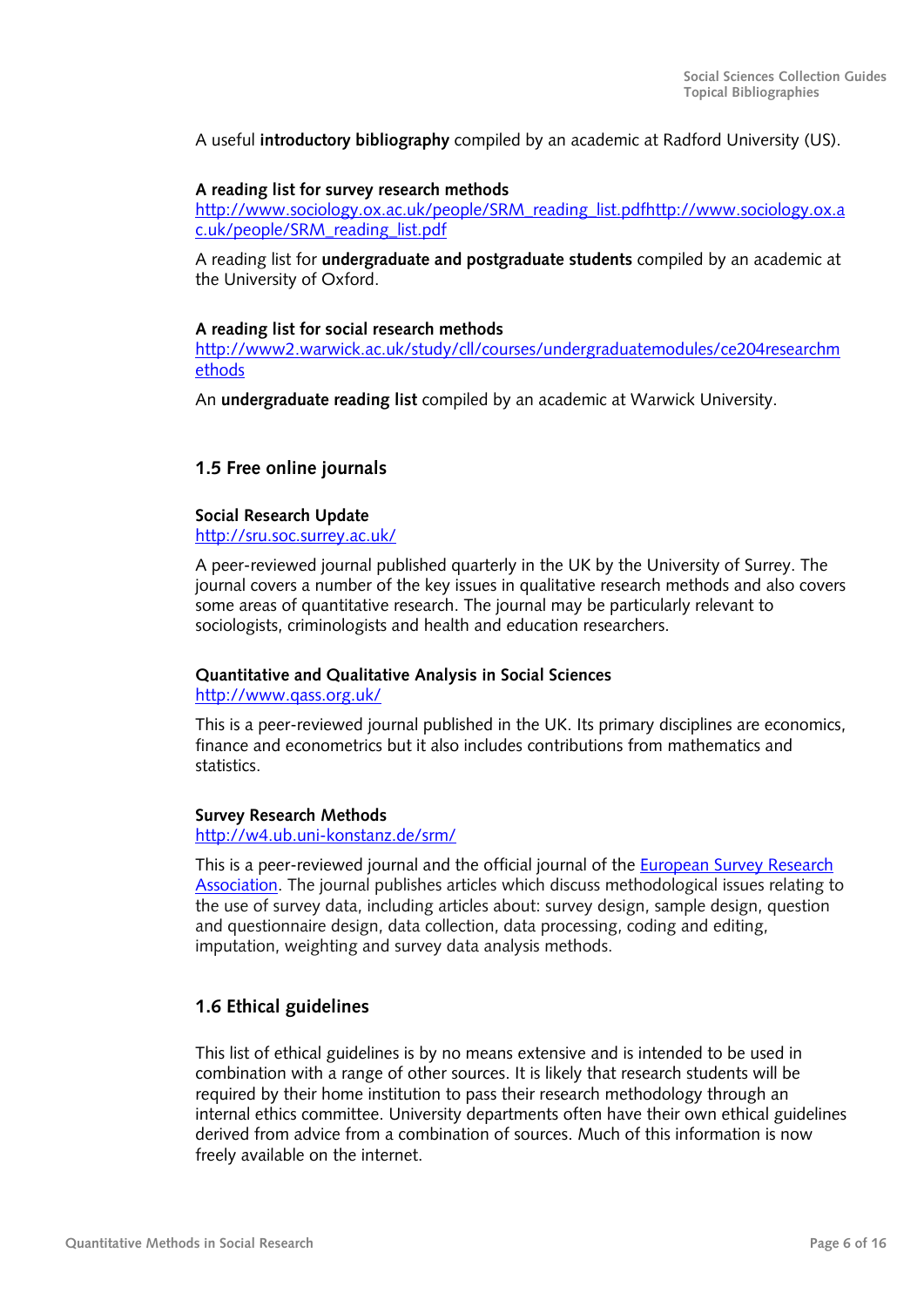#### <span id="page-6-0"></span>**BSA Ethical Guidelines**

<http://www.britsoc.co.uk/equality/Statement+Ethical+Practice.htm>

Statement of ethical practice for the **British Sociological Association.** 

#### **ESRC Research Ethics Framework**

[http://www.esrc.ac.uk/ESRCInfoCentre/Images/ESRC\\_Re\\_Ethics\\_Frame\\_tc](http://www.esrc.ac.uk/ESRCInfoCentre/Images/ESRC_Re_Ethics_Frame_tcm6-11291.pdf) [m6-11291.pdf](http://www.esrc.ac.uk/ESRCInfoCentre/Images/ESRC_Re_Ethics_Frame_tcm6-11291.pdf) Detailed guidance on ethical frameworks and procedures for research funded by the **Economic and Social Research Council**.

#### **SRA Ethical Guidelines**

<http://www.the-sra.org.uk/ethical.htm>

The ethical guidelines for the **Social Research Association** (available to download).

#### **MRS Code of Conduct**

<http://www.marketresearch.org.uk/standards/codeconduct.htm>

Code of conduct for the **Market Research Society** (available to download).

#### **BPS Code of Conduct**

[http://www.bps.org.uk/the-society/code-of-conduct/code-of-conduct\\_home.cfm](http://www.bps.org.uk/the-society/code-of-conduct/code-of-conduct_home.cfm)

Code of conduct and ethical guidelines for the **British Psychological Association**  (available to download).

#### **The Association for Practical and Professional Ethics**

[http://www.indiana.edu/~appe/](http://www.indiana.edu/%7Eappe/)

An association supported by **Indiana University** with the aim of promoting and facilitating ethical approaches in research. Includes useful links and publications.

#### **MRC Ethical Guidelines**

<http://www.mrc.ac.uk/PolicyGuidance/EthicsAndGovernance/index.htm>

The ethical codes of the **Medical Research Council.** 

#### **NSPCC: Ethical issues in research with children**

[http://www.nspcc.org.uk/Inform/resourcesforprofessionals/ReadingLists/ethicalissuesinr](http://www.nspcc.org.uk/Inform/resourcesforprofessionals/ReadingLists/ethicalissuesinresearch_wda55732.html) [esearch\\_wda55732.html](http://www.nspcc.org.uk/Inform/resourcesforprofessionals/ReadingLists/ethicalissuesinresearch_wda55732.html)

A useful bibliography and guides to carrying out research with children by the **National Society for the Prevention of Cruelty to Children.** 

#### **1.7 General and introductory monographs**

Babbie, Earl. **The practice of social research (9th edition)**  Wadswoth/Thompson Learning, 2001 London open access collections shelfmark: YC.2003.a.13407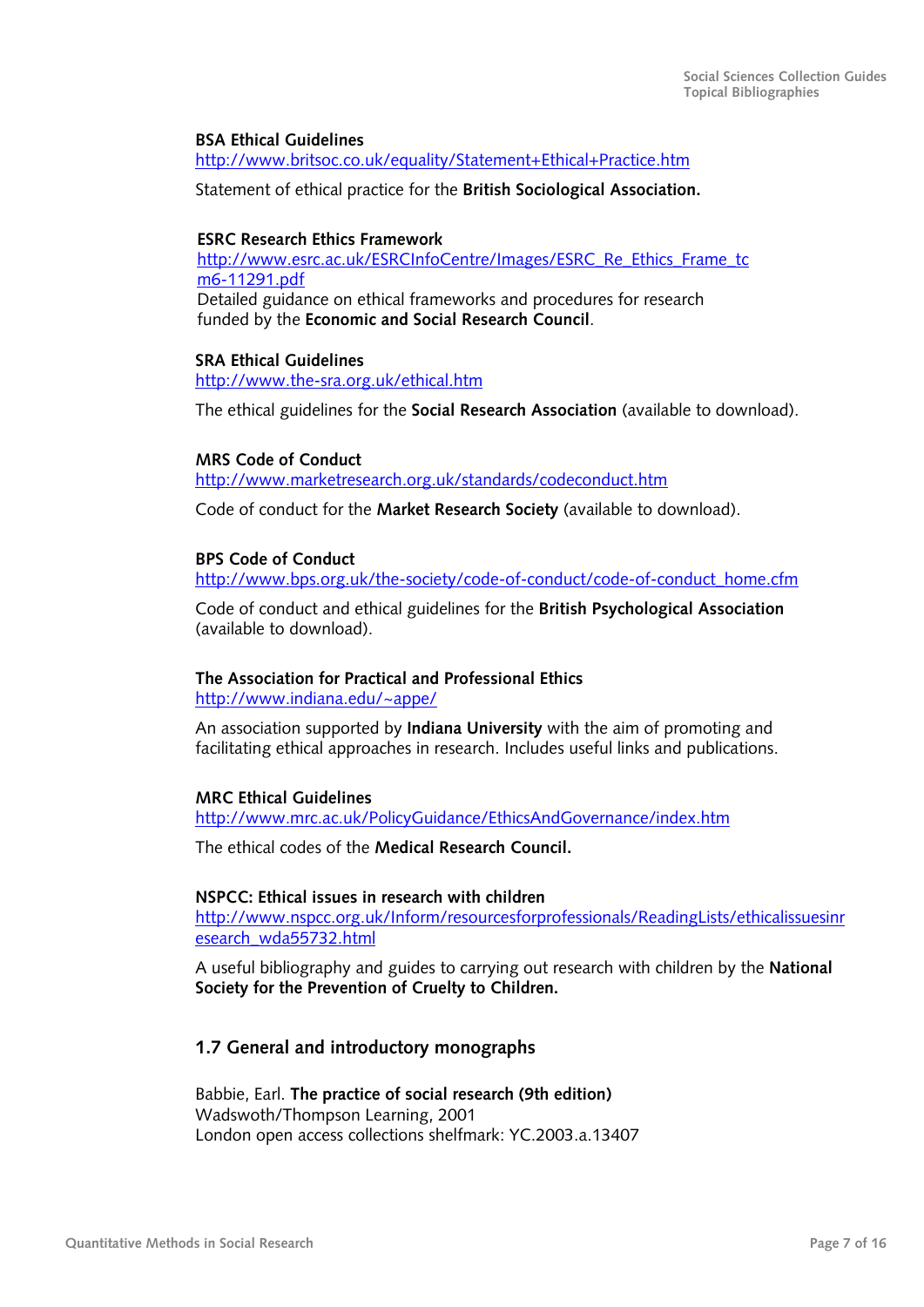#### <span id="page-7-0"></span>Bryman, Alan. **Social Research Methods**  Oxford University Press, 2008 London open access collections shelfmark: SPIS 300.72 Bry 08

Maxim, Paul. S. **Quantitative Research Methods in the Social Science**  Oxford University Press, 1999 London reference collections shelfmark: YC.2002.a.5232 DS shelfmark: 99/37566

May, Tim. **Social research: issues, methods and process**  Open University Press, 2001 London reference collections shelfmark: YC.2003.a.13530

Neuman, William. **Basics of social research: qualitative and quantitative approaches**  Pearson, Allen and Bacon, 2007 London open access collections shelfmark: SPIS301.072 DS shelfmark: m07/.35338

Punch, Keith. **An Introduction to Social Research: quantitative and qualitative approaches**  Sage, 2005 London open access collections shelfmark: SPIS300.72 DS shelfmark: m05/.20080 (1998 edition also available – refer to catalogue)

Ruane, Janet. M. **Essentials of Research Methods: A Guide to Social Science Research** Blackwell, 2004 London reference collections shelfmark: YK.2006.a.3039 DS shelfmark: m04/29887

# **2. METHOD-SPECIFIC MONOGRAPHS**

# **2.1 The scientific method**

The scientific method in social science developed from the key methodological approaches of positivism and empiricism. Fundamental to the positivist approach is the idea that the study of the social world can use the tools of science in order to create understandings which are verifiable. Empiricism gives primacy to the observable world and relies on observable data from which to deduce patterns which may form the basis of research questions, hypotheses and problems. Logical positivists reacted against the prominence of metaphysical schools of thought in the late nineteenth and early twentieth centuries. They argued that metaphysical interpretations of the social world contain little that could be verified through scientific scrutiny. The scientific method therefore aims to weed out those interpretations of the social world which are unable to cope with the scientific logic so as to generate an understanding of the social world in which quantifiable 'progress' is possible.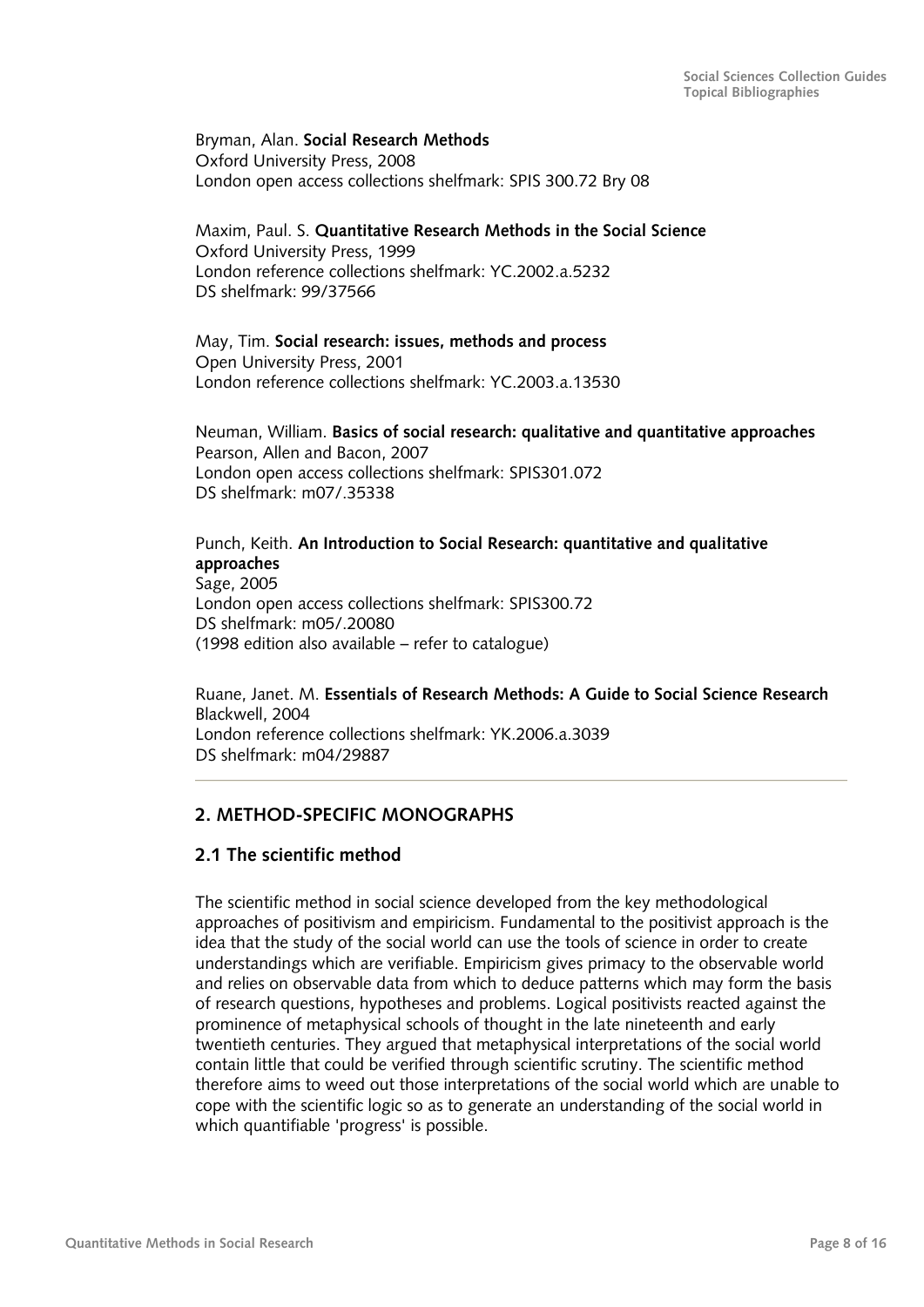<span id="page-8-0"></span>Delanty, Gerard. & Strydom, Piet. **Philosophies of Social Science: classic and contemporary readings**  Open University Press, 2003 London reference collections shelfmark: YC.2004.a.1279 DS shelfmark: m03/27761 DSC

Fetzer, James.H. **Foundations of Philosophy of science: recent developments**  Paragon House, 1993 DS shelfmark: 95/33277 DSC

Giere, Ronald.N. **Understanding Scientific Reasoning**  Harcourt Brace College Publishers, 1997 London reference collections shelfmark: YK.2003.a.11905 DS shelfmark: 97/26365 DSC

Gorton, William. A. **Karl Popper and the social sciences**  State University of New York Press, 2006 London reference collections shelfmark: YC.2007.a.11584 DS shelfmark: m06/.21334

Ghosh, Baidyanath. **Scientific method and social research**  Sterling, 1982 DS shelfmark: 83/01381

Popper, Karl. **The Logic of Scientific Discovery**  Routledge, 2002 (First edition published 1959) London reference collections shelfmark: YC.2003.a.4300 DS shelfmark: m05/.15045

Stokes, Geoff. **Popper: philosophy, politics, and scientific method**  Polity Press, 1998 London reference collections shelfmark: YC.1999.b.4933

# **2.2 Sampling**

In most forms of survey research (as well as within many other forms of social research) it is necessary to select a sample of the population under study in order to infer statistically valid generalisations about a particular characteristic of this population. A sample is therefore a subset of the population studied. There are many different methods for selecting this subset depending on the kind of research that is being undertaken and the kind of analysis to be applied. Most commonly, social scientists require that their sample is representative of the general population they are studying. This requirement brings with it its own problems given that a precisely representative sample can be difficult to achieve. For this reason, social scientists often statistically 'weight' particular variables in their sample to ensure that the affects of particular variables (e.g. gender, age, ethnicity) are managed accurately. The texts listed below deal with the philosophical, mathematical and practical problems that must be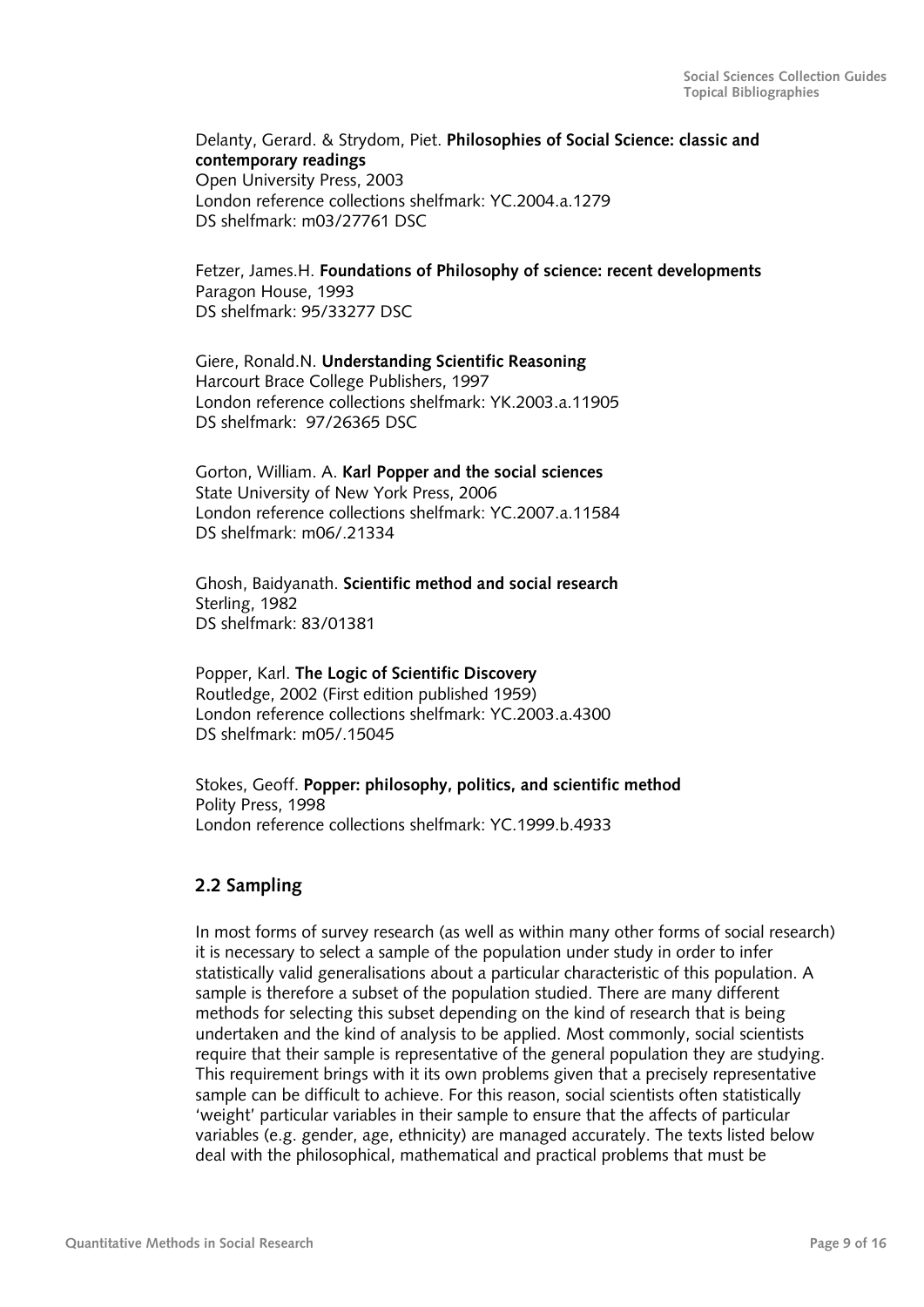<span id="page-9-0"></span>considered when selecting and managing a sample.

Cochran, W.G. **Sampling Techniques**  Wiley, 1977 London reference collections shelfmark: WP.2440/123 DS shelfmark: 77/28356

Henry, Gary. T. **Practical Sampling**  Sage, 1990 London reference collections shelfmark: YC.1991.a.4380 DS shelfmark: 1578.250000 vol. 21

Kalton, Graham. **Introduction to Survey Sampling**  Sage, 1983 London reference collections shelfmark: X.529/62953 DS shelfmark: 8069.271900 No. 35

Kish, Leslie. **Survey Sampling**  Wiley, 1965 (1995 reprint) London reference collections shelfmark: YK.1995.b.14880 DS shelfmark: 95/30626

Lohr, Sharon. L. **Sampling: design and analysis**  Pacific Grove and Duxbury Press, 1999 London reference collections shelfmark: CDM.2000.a.25 (held offsite, allow at least 6 hours for delivery) DS shelfmark: m00/11924 DSC

# **2.3 Survey techniques and questionnaire design**

In attempting to shed light on a particular social issue it is important to ask one's research population questions in such a way as to elicit responses that can be credibly analysed. The design of questionnaires to be used in social surveys is therefore often thought to be complicated process requiring much deliberation. Questionnaire and survey design must take into account not only the range of potential variables which might impact upon the issue in question, but also human reactions which can affect and shape possible responses. For example, surveys which ask a respondent to reflect on a past situation must take into account the impact of memory effects on the responses elicited and thus on the subsequent analysis. The texts listed below provide in-depth accounts of the issues which must be considered in producing surveys for quantitative analysis, describing possible sources of error in design and analysis, and the techniques that can be used to overcome these.

Buckingham, Alan. & Saunders, Peter. **The Survey Methods Workbook**  Polity, 2004 London reference collections shelfmark: YK.2005.a.14284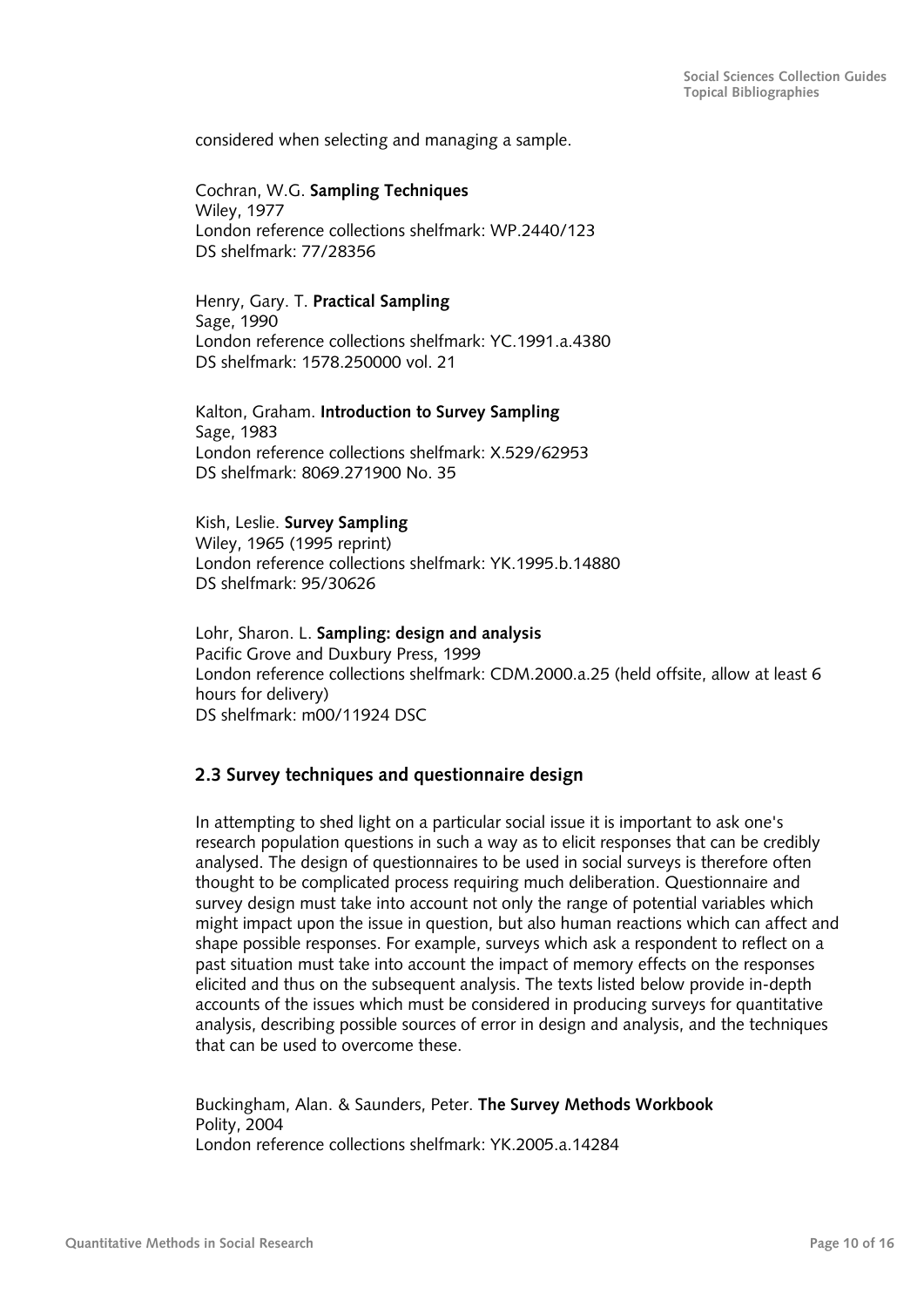<span id="page-10-0"></span>DS shelfmark: m04/17728 DSC

De Vaus, D.A. **Surveys in Social Research**  Routledge, 2002 London reference collections shelfmark: YC.2002.b.2116 DS shelfmark: m02/14733

Fink. Arlene. **The Survey Handbook**  Sage, 1995 London reference collections shelfmark: YK.1998.a.6424 DS shelfmark: 97/26904

Fink. Arlene. & Brookover, Linda. (eds.) **The Survey Kit**  Sage, 2003 DS shelfmarks: YK.2005.a.2998; YK.2005.a.2999; YK.2005.a.3000; YK.2005.a.3001; YK.2005.a.3002; YK.2005.a.3003; YK.2005.a.3004; YK.2005.a.3005; YK.2005.a.3006; YK.2005.a.3007

Groves, Robert. M. **Survey Errors and Survey Costs**  Wiley, 1989 London reference collections shelfmark: W.P.2440/149 DS shelfmark: 89/26032

Lakravas, Paul. J. **Telephone survey methods: sampling, selection and supervision**  Sage, 1993 London reference collections shelfmark: YK.1993.a.17497

Mangione, Thomas. W. **Mail Surveys: Improving the Quality**  Sage, 1995 London reference collections shelfmark**:** YK.1996.a.1222

Moser, C. A. & Kalton, G. **Survey Methods in Social Investigation**  Heinmann Educational, 1971 London reference collection shelfmark: X.529/13280. DS shelfmark: L71/2649

Punch, Keith. **Survey Research: the basics**  Sage, 2003 London reference collections shelfmark: YC.2006.a.20349 DS shelfmark: m03/22450

# **2.4 Content analysis**

Content analysis is the quantitative analysis of properties inherent to different forms of communication. It is a scientific method used to systematically and reliably quantify the symbols used in communication. While it is often most strongly associated with the analysis of written texts it can be applied to all forms of communication including verbal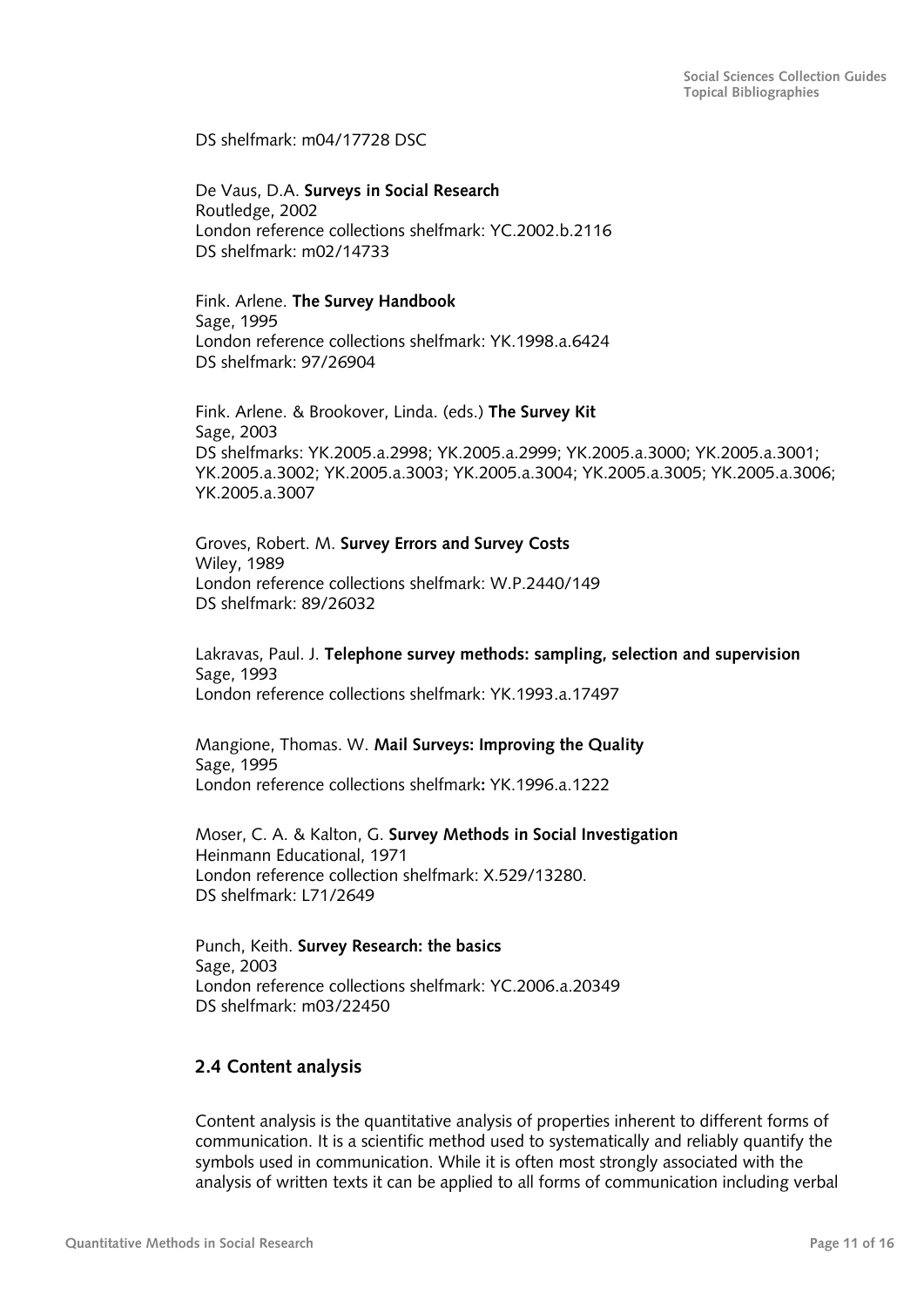<span id="page-11-0"></span>interaction, visual images and non-verbal behaviours. Neuendorf (2002) notes that as an analytic technique, content analysis has been criticised for relying upon *a priori* schemes of coding which leave little scope for flexibility during analysis. Content analysis has come to be seen as a particularly useful method for analysing new communication techniques associated with computerisation and digitisation.

Franzosi, Roberto. **Content Analysis**  Sage, 2008 London reference collections shelfmarks: YC.2008.a.3985 vol. 1; YC.2008.a.3986 vol. 2; YC.2008.a.3987 vol. 3; YC.2008.a.3988 vol. 4 DS shelfmarks: m08/.13571 vol. 1; m08/.13572 vol. 2

Holsti, Ole Rudolph. **Content Analysis for the Social Sciences and Humanities**  Addison-Wesley Publishing Co., 1969 London reference collections shelfmark: X.529/10776 DS shelfmark: W50/6738

Krippendorff, K. **Content Analysis: an introduction to its methodology**  Sage, 2004 London reference collections shelfmark: YK.2005.b.223 DS shelfmark: m04/24702

Neuendorf, Kimberly. **The Content Analysis Guidebook**  Sage, 2002 DS shelfmark: m02/15890

Riffe, Daniel., Lacy, Stephen. & Fico, Frederick G. **Analyzing Media Messages: using quantitative content analysis in research**  Lawrence Erlbaum, 2005 DS shelfmark: m05/.28421

Scott, John. **A Matter of Record: documentary sources in social research**  Polity, 1990 London reference collections shelfmark: YC.1990.b.2542 DS shelfmark: 90/04244

Weber, Robert. P. **Basic Content analysis**  Sage, 1990 London reference collections shelfmark: YC.1991.a.2978 DS shelfmark: 8069.271900 49

# **2.5 Secondary analysis of statistics and quantitative data analysis**

The availability of microdata from surveys through information sharing and managed archives such as the UK Data Archive (web address: [www.data-archive.ac.uk](http://www.data-archive.ac.uk/)) provide the opportunity for the secondary analysis of survey data. The quantitative analysis of survey data - whether from one's own work or the work of others - is often presented as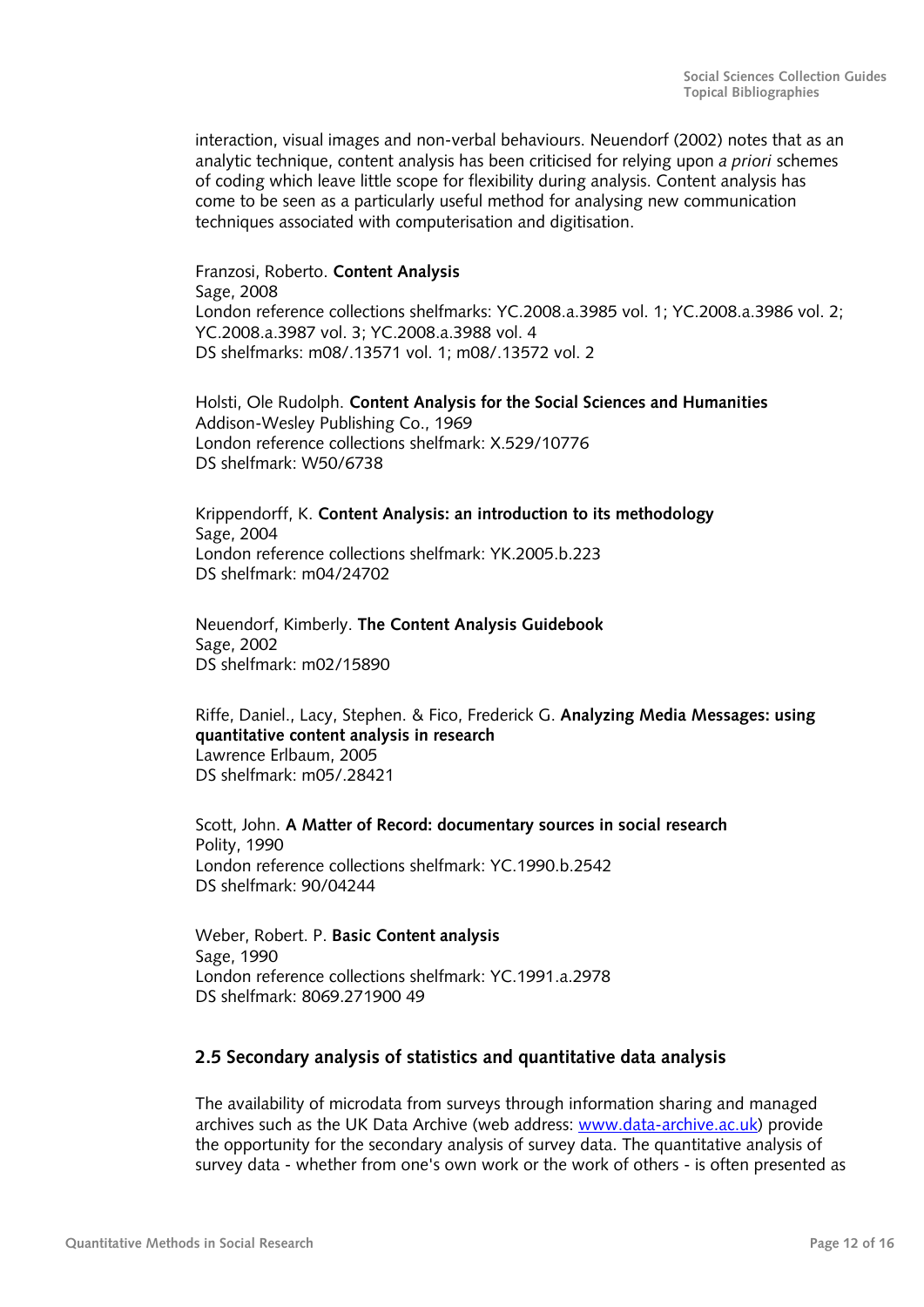a daunting task for those social scientists who are not mathematically trained. The texts below are intended to explain the main methods involved in statistically analysing secondary and primary data (mainly survey data). The majority of these texts are introductory but all provide suggestions for further reading. Duncan Cramer's text may be of more use to those with prior experience of quantitative data analysis.

Dale, Angela., Arber, Sara. & Procter, Michael. **Doing Secondary Analysis**  Allen & Unwin Hyman, 1988 London reference collections shelfmark: X.0529/696(17) DS shelfmark: 3425.303000 17

Fielding, Jane. & Gilbert, Nigel. **Understanding Social Statistics (2nd edition**) Sage, 2006 London open access collections shelfmark: SPIS300.15195 DS shelfmark: m07/.15362

#### Reid, Stuart. **Working With Statistics: An Introduction to Quantitative Methods for Social Scientists**  Polity, 1987

London reference collections shelfmark: YK.1987.b.6834 DS shelfmark: 88/29584

Cramer, Duncan. **Advanced Quantitative Data Analysis**  Open University Press, 2003 London reference collections shelfmark: YK.2004.a.5137 DS shelfmark: m03/31114

Rowntree, Derek. **Statistics without Tears: An Introduction for Non-Mathematicians**  Harmondsworth: Penguin, 1981 London reference collections shelfmark: YK.2000.a.7045 DS shelfmark: m01/37535

Diamond, Ian. & Jeffries, Julie. **Beginning Statistics. An Introduction for Social** 

### **Scientists**

Sage, 2000 London reference collection shelfmark: YK.2002.a.12532 DS shelfmark: m00/44966

Salkind N.J. **Statistics for People Who (Think They) Hate Statistics (3rd Edition)**  Sage, 2008 London reference collection shelfmark: YK.2008.b.779 DS shelfmark: m07/.36113

Rafferty, A. **Analysing Change Over Time: A guide to ESDS microdata resources**  ESDS Government, version 1.1 July 2008 <http://www.esds.ac.uk/government/docs/analysingchange.pdf>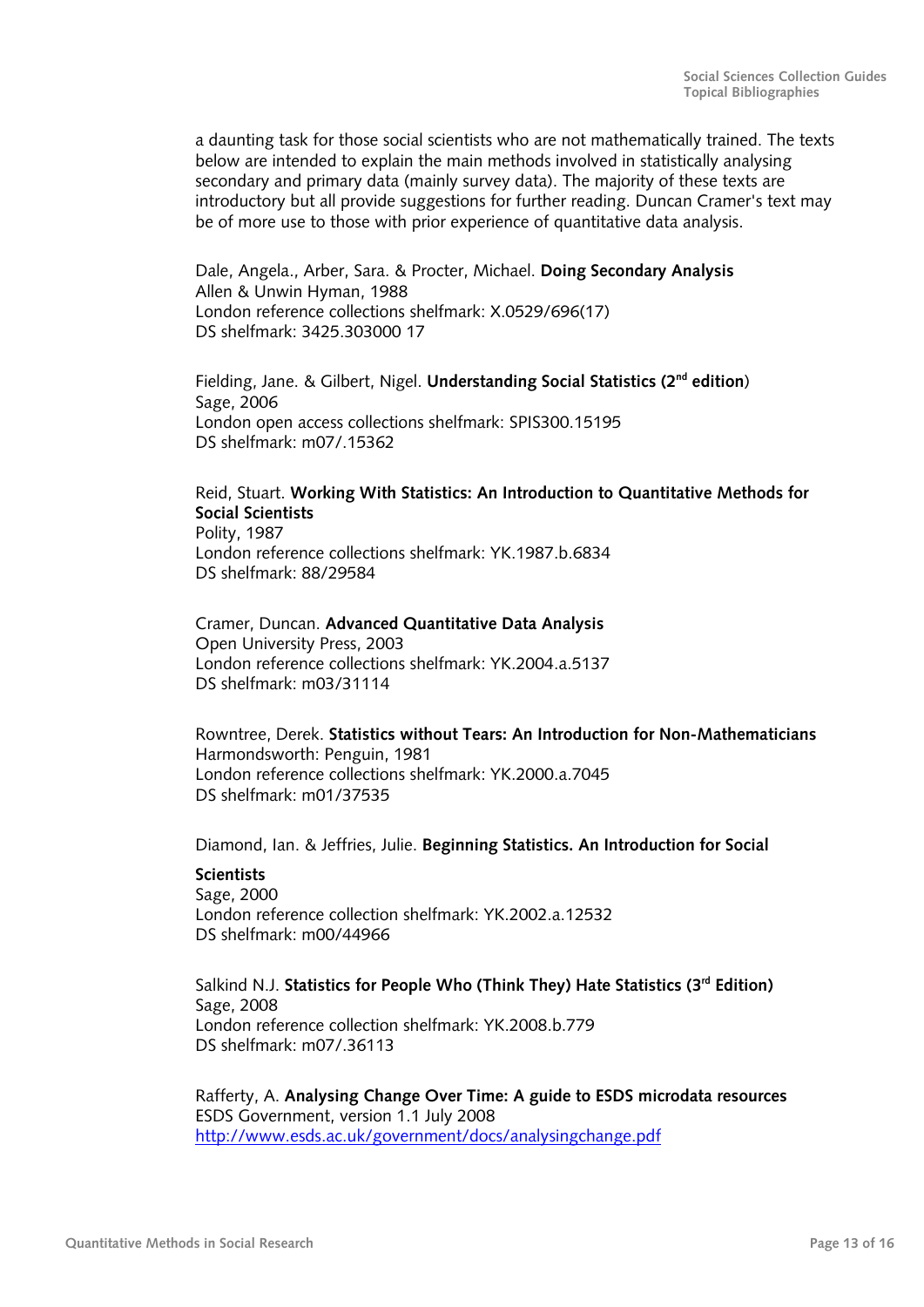# <span id="page-13-0"></span>**2.6 Computerised data analysis packages**

The texts below are introductory guides to using the computer package SPSS (formally Statistical Package for Social Sciences) which is commonly used to statistically analyse quantitative data by social science researchers and practitioners. British universities generally have licences to the package which enable staff and students access to SPSS on campus. Given the delay between the publication of texts and our receipt of them at the British Library, the very latest editions may not always appear on the catalogue. The four texts below indicate are some of the most recent **general introductory texts** on the subject that appear on our catalogue. 2008 editions of subject specific guides to SPSS (e.g. for Psychology and Business Studies) are also available. SPSS 15.0 is the 2006 edition of the package.

George, D. & Mallery, P. **SPSS for Windows Step-by-Step: A Simple Guide and Reference, 14.0 Update (7th edition)**  Pearson, Allyn and Bacon, 2007 London reference collection shelfmark: YK.2008.b.1348

Babbie, Earl., Halley, Fred. & Zaino, Jeanne. **Adventures in social research: data analysis using SPSS 14.0 and 15.0 for Windows**  Pine Forge, 2007 London reference collections shelfmark: EMC.2007.b.279 (held offsite, allow at least 6 hours for delivery)

Kinnear, Paul. & Gray, Colin. **SPSS 15 made simple**  Hove, 2007 DS shelfmark: m07/.28746

Norusis, M. J. **SPSS 15.0 Statistical procedures companion**  Prentice Hall, 2006 London reference collection shelfmark: EMC.2008.a.449 (held offsite, allow at least 6 hours for delivery)

For more titles, please also see the open shelves in the Social Science Reading Room.

# **3. SELECTED INTRODUCTORY JOURNAL ARTICLES**

During 2009 some journal titles held in our London collections are being moved to our new storage facility at Boston Spa, Yorkshire. Journal titles in the following list that are affected by the move have been marked with an asterisk (\*). These copies will be unavailable during 2009 and until early 2010. The DS shelfmark copies continue to be available as normal.

Allardt, Erik. **'Challenges for Comparative Social Research' Acta Sociologica, Vol. 33, No. 3, pp. 183-193**  Sage, 1990 London reference collections shelfmark: PP.1108.ci \*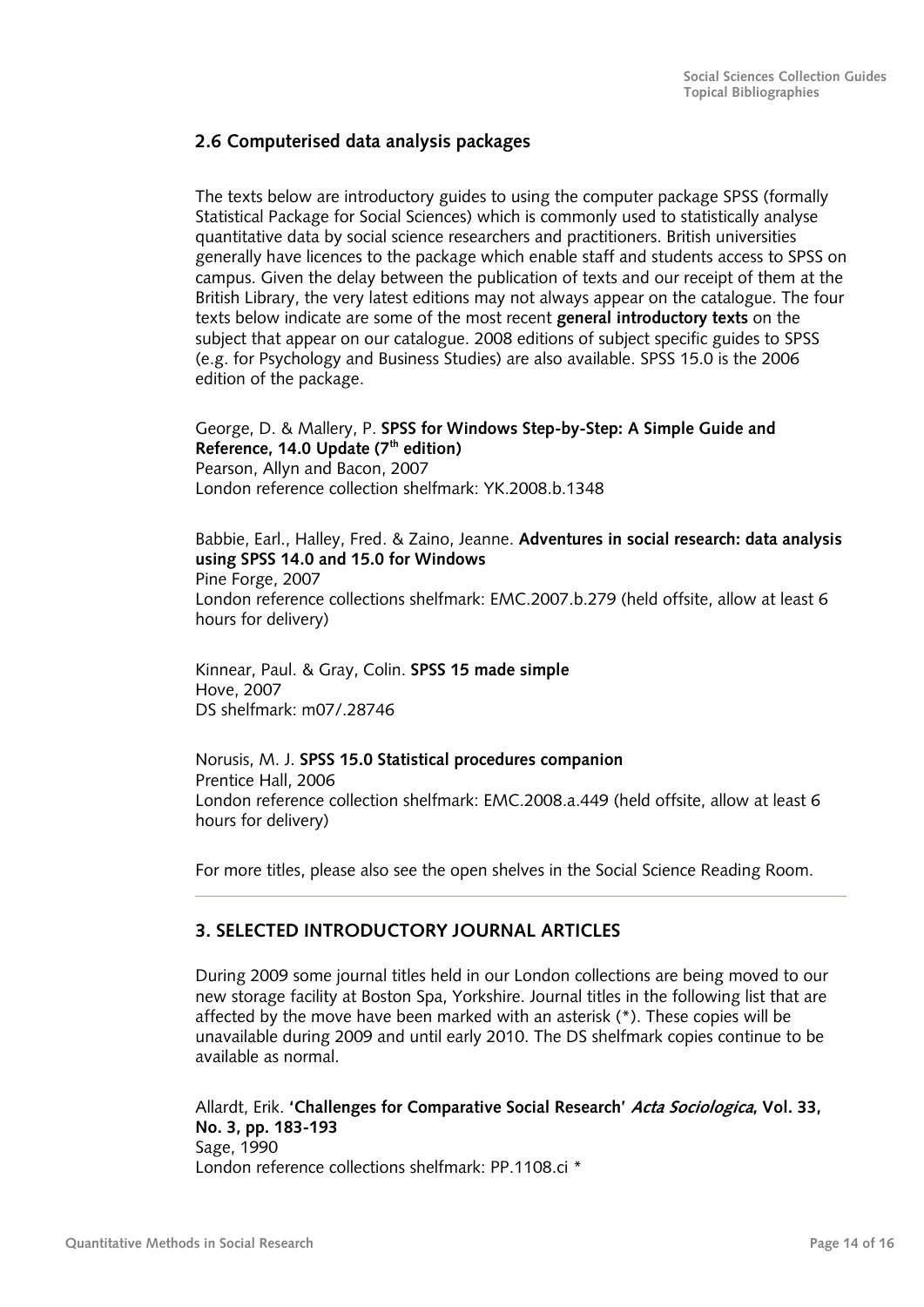DS shelfmark: 0663.350000

Bechhofer, F. **'Quantitative Research in British Sociology: Has It Changed Since 1981?' Sociology, Vol. 30, No. 3, pp. 583-591**  Sage, 1996 London reference collections shelfmark: P.521/264 \* DS shelfmark: 8319.670000

Bryman, Alan. '**The Debate about Quantitative and Qualitative Research: A Question of Method or Epistemology?' British Journal of Sociology Vol. 35, pp. 75 – 92**  Blackwell, 1984 London reference collections shelfmark: AC.2363/15 DS shelfmark: 2324.800000

Bryman, Alan **'Integrating quantitative and qualitative research: how is it done?' Qualitative research, Vol.6, No. 1, pp. 97 – 113**  Sage, 2006 London reference collections shelfmark: ZC.9.a.6678 DS shelfmark: 7168.124380

Bryman, A., Becker, S. & Sempik, J. **'Quality Criteria for Quantitative, Qualitative and Mixed Methods Research: A View from Social Policy', International Journal of Social Research Methodology, Vol. 11 Issue. 4, pp. 261-276**  Taylor and Francis, 2008 DS shelfmark: 4542.565000

Bulmer M. **'Why Don't Sociologists Make More Use of Official Statistics?' Sociology Vol. 14, No. 4, pp. 505-523**  Sage, 1980 London reference collections shelfmark: P.521/264 \* DS shelfmark: 8319.670000

Bulmer, M. **'Social Measurement: What stands in its way?' Social Research, Vol. 68, No.2. pp.455 - 480**  New York School for Social Research, 2001 London reference collections shelfmark: AC.2273.fa. DS shelfmark: 8318.150000

Burgess, Robert. **'Qualitative and Quantitative Social Research: Papers in Honor of Paul F. Lazarsfeld' Sociology, Vol. 14: pp. 667 - 668**  Sage, 1980 London reference collections shelfmark: P.521/264 \* DS shelfmark: 8319.670000

Freese, Jeremy. **'Replication Standards for Quantitative Social Science: Why not Sociology?' Sociological Methods and Research, Vol. 36, No. 2, pp. 153 – 172**  Sage, 2007 London reference collections shelfmark: P.521/3436 \*